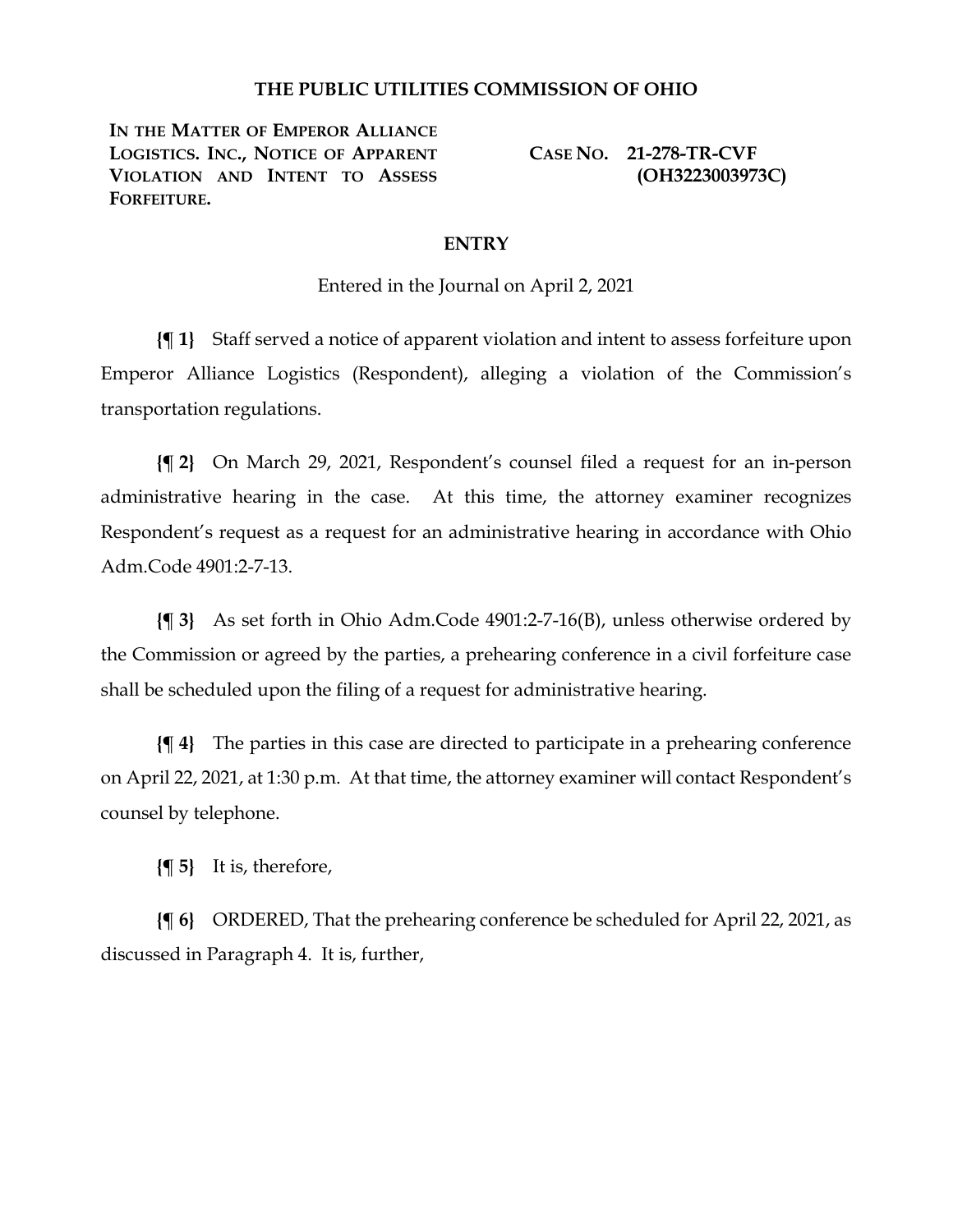**{¶ 7}** ORDERED, That a copy of this Entry be served upon all parties of record.

## THE PUBLIC UTILITIES COMMISSION OF OHIO

*/s/Michael Williams*

By: Michael Williams Attorney Examiner

MJA/hac